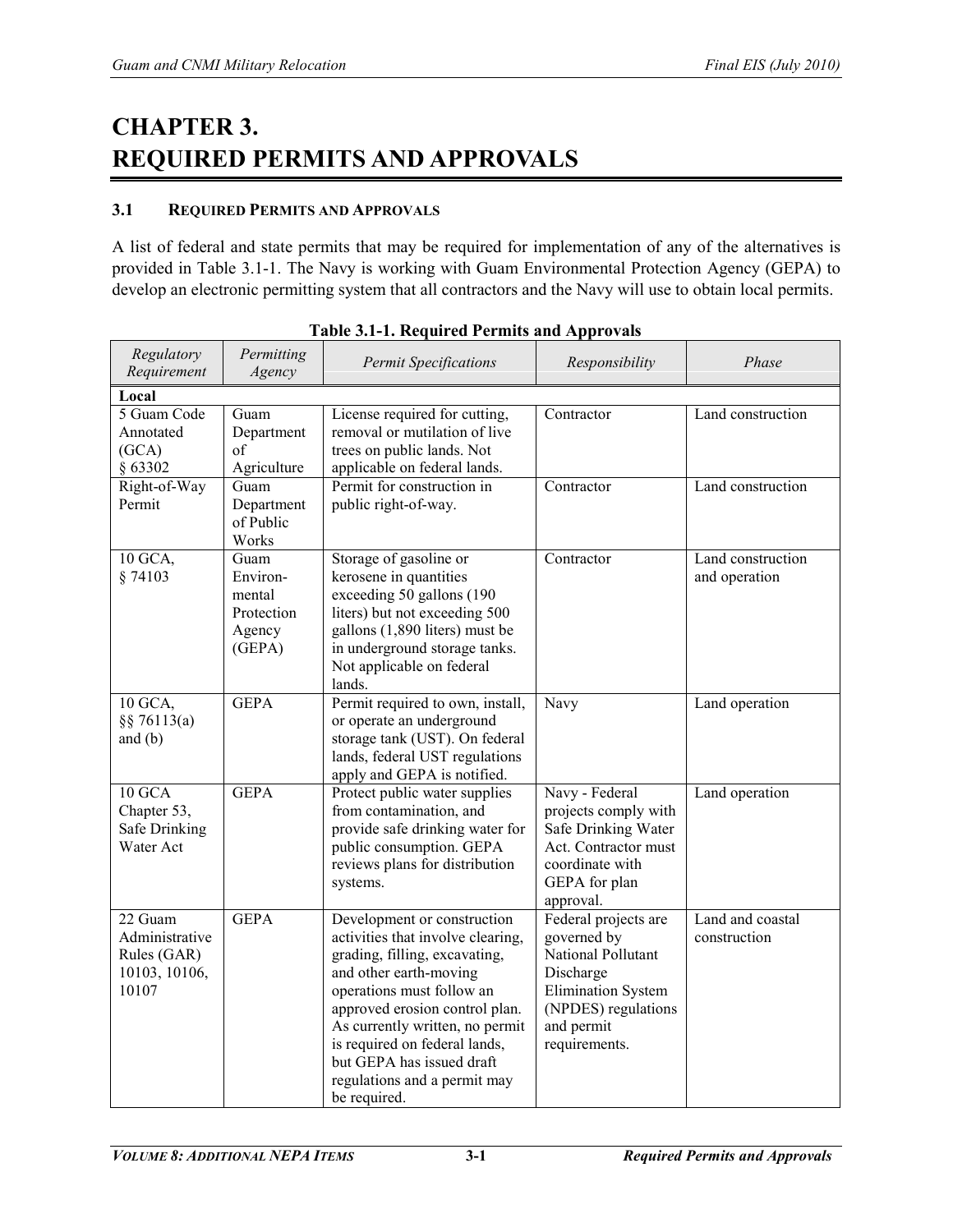| Regulatory<br>Requirement                                                    | Permitting<br>Agency | <b>Permit Specifications</b>                                                                                                                                                                                                                                                                                                                                                                                                                          | Responsibility                                                             | Phase                              |
|------------------------------------------------------------------------------|----------------------|-------------------------------------------------------------------------------------------------------------------------------------------------------------------------------------------------------------------------------------------------------------------------------------------------------------------------------------------------------------------------------------------------------------------------------------------------------|----------------------------------------------------------------------------|------------------------------------|
| <b>22 GAR</b><br>1127(e)                                                     | <b>GEPA</b>          | Particulate matter emissions<br>from fuel combustion must be<br>controlled.                                                                                                                                                                                                                                                                                                                                                                           | Navy                                                                       | Land operation                     |
| 22 GAR 1128<br>$(a)$ , $(b)$ and $(d)$                                       | <b>GEPA</b>          | Fugitive dust emissions must<br>be controlled.                                                                                                                                                                                                                                                                                                                                                                                                        | Contractor                                                                 | Land construction<br>and operation |
| 22 GAR<br>5104(h)                                                            | <b>GEPA</b>          | Any petroleum storage facility<br>containing petroleum products<br>or hazardous substances not<br>directly adjacent to navigable<br>waters and below the Spill<br>Prevention, Control and<br>Countermeasure (SPCC)<br>capacity requirements of 600<br>gallons (2,270 liters) must be<br>provided with secondary<br>containment to protect Guam's<br>groundwater resources from<br>potential threat from oil or<br>hazardous substances<br>discharges. | Navy - Federal<br>projects comply with<br>Clean Water Act,<br>SPCC program | Operation                          |
| 22 GAR<br>$7105(a)$ ,<br>$7106(a)$ , (b)<br>and $(i)$ , and<br>7124(c)       | <b>GEPA</b>          | Permit required to drill and<br>operate water well. A Well<br>Drilling Permit is required for<br>exploratory and development<br>work, and a Well Operating<br>Permit is required for actual<br>production and use of water<br>resources. The Well Operating<br>Permit is necessary to establish<br>operating conditions such as<br>allowable pumping rates,<br>infrastructure requirements.                                                           | Navy                                                                       | Land construction<br>and operation |
| 22 GAR<br>7127(b)<br>through $(d)$ ,<br>and $7128(a)$ ,<br>$(b)$ , and $(i)$ | <b>GEPA</b>          | Abandoned wells must meet<br>destruction requirements. A<br>well is considered abandoned<br>if its use or maintenance is not<br>in compliance with a valid<br>operating permit or if it has not<br>been used for a period of 12<br>consecutive months.                                                                                                                                                                                                | Navy and Contractor<br>(Private Entity for<br>Utilities)                   | Land construction                  |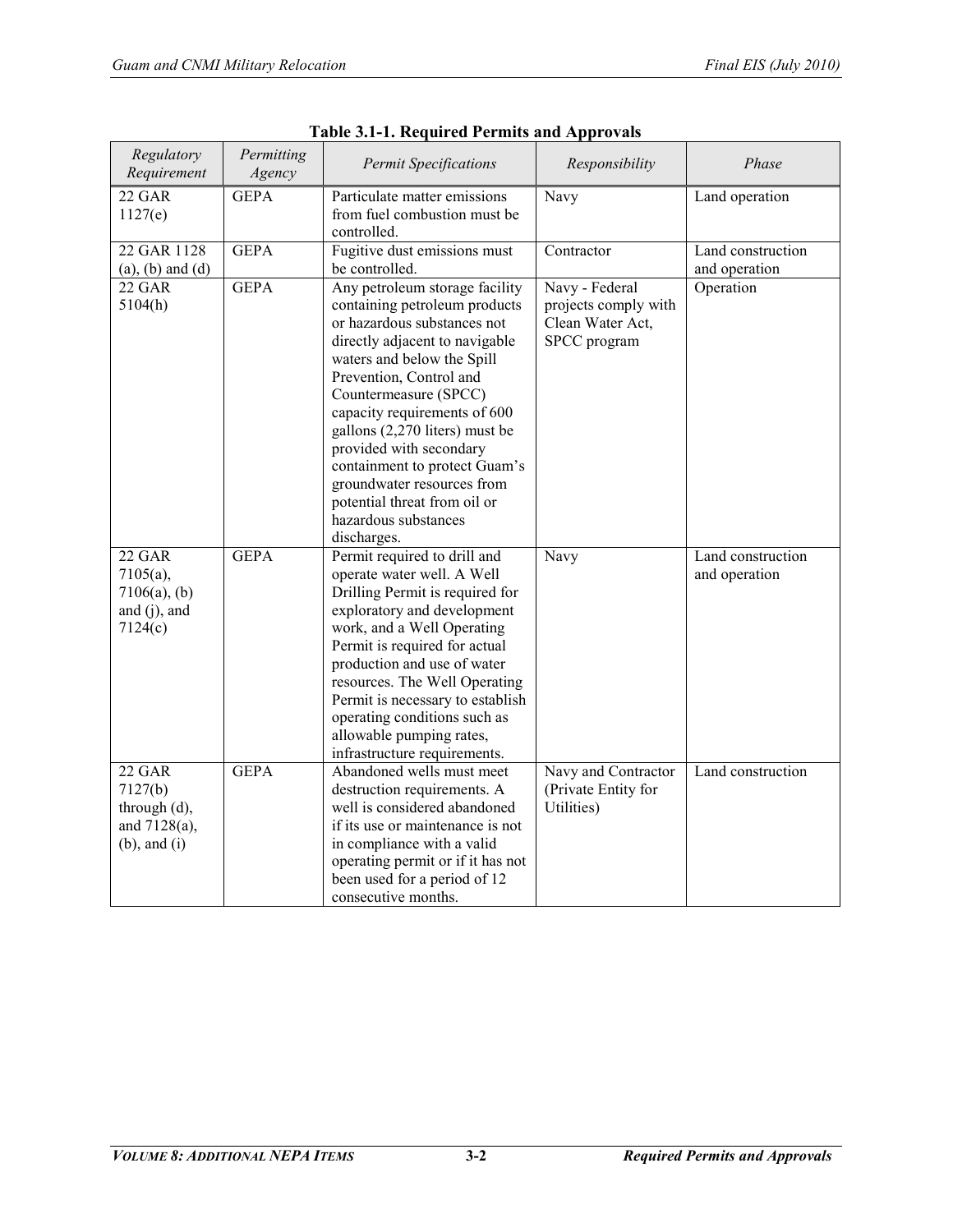| Regulatory<br>Requirement | Permitting       | <b>Permit Specifications</b><br>Responsibility         |                      | Phase             |  |
|---------------------------|------------------|--------------------------------------------------------|----------------------|-------------------|--|
|                           | Agency           |                                                        |                      |                   |  |
| 22 GAR                    | <b>GEPA</b>      | Federal facilities must have a                         | Permit to construct  | Land construction |  |
| $9105(a)$ ,               |                  | valid underground injection                            | would be obtained    | and operation     |  |
| $9108(a)$ and             |                  | control permit to operate a                            | by contractor.       |                   |  |
| $(b)$ , and               |                  | Class V underground injection                          | Permit to operate    |                   |  |
| $9113(a)$ and (b)         |                  | well. These regulations apply                          | would be obtained    |                   |  |
|                           |                  | to Class V injection wells only,                       | by Navy.             |                   |  |
|                           |                  | including nonhazardous liquid                          |                      |                   |  |
|                           |                  | waste disposal wells,                                  |                      |                   |  |
|                           |                  | community septic system                                |                      |                   |  |
|                           |                  | wells, sand backfill wells,                            |                      |                   |  |
|                           |                  | recharge wells, drainage wells,                        |                      |                   |  |
|                           |                  | cooling water return flow                              |                      |                   |  |
|                           |                  | wells, air conditioning return                         |                      |                   |  |
|                           |                  | flow wells, salt water barrier                         |                      |                   |  |
|                           |                  | wells, and subsidence control                          |                      |                   |  |
|                           |                  | wells (not associated with oil                         |                      |                   |  |
|                           |                  | and gas production).                                   |                      |                   |  |
| 10 GCA                    | <b>GEPA</b>      | Obtain pertinent solid waste                           | Navy and Contractor  | Land construction |  |
| Chapter 51                |                  | permits for collection, storage,                       |                      |                   |  |
|                           |                  | transfer, and/or processing,                           |                      |                   |  |
|                           |                  | including processing of                                |                      |                   |  |
|                           |                  | construction and demolition                            |                      |                   |  |
|                           |                  | debris/wastes onsite.                                  |                      |                   |  |
| Common-                   | <b>CNMI</b>      | Obtain Earthmoving and                                 | Contractor           | Land construction |  |
| wealth of the             | Department       | Erosion Control Permit for                             |                      |                   |  |
| Northern<br>Mariana       | of Environ-      | excavations of any kind for                            |                      |                   |  |
| Islands                   | mental           | any reason (ponds, drainage<br>ditches, infrastructure |                      |                   |  |
|                           | Quality<br>(DEQ) | development, and building                              |                      |                   |  |
| (CNMI)<br>Earthmoving     |                  | foundations).                                          |                      |                   |  |
| and Erosion               |                  |                                                        |                      |                   |  |
| Control                   |                  |                                                        |                      |                   |  |
| Regulations               |                  |                                                        |                      |                   |  |
| Title 65:                 | <b>CNMI DEQ</b>  | Establishes system of control                          | Navy has reporting   | Land operation    |  |
| Division of               |                  | over the importation,                                  | requirement under    |                   |  |
| Environmental             |                  | distribution, sale, and use of                         | Federal Insecticide, |                   |  |
| Quality,                  |                  | pesticides.                                            | Fungicide and        |                   |  |
| Chapters 60-65            |                  |                                                        | Rodenticide Act.     |                   |  |
| Pesticide                 |                  |                                                        |                      |                   |  |
| Regulations               |                  |                                                        |                      |                   |  |
| Federal                   |                  |                                                        |                      |                   |  |
| Clean Air Act             | GEPA/            | Required for new major                                 | Navy and Guam        | Land operation    |  |
| (CAA)                     | <b>USEPA</b>     | Prevention of Significant                              | Power Authority      |                   |  |
| Prevention of             |                  | Deterioration source and major                         | (GPA)                |                   |  |
| Significant               |                  | existing source modification                           |                      |                   |  |
| Deterioration             |                  | with respect to attainment                             |                      |                   |  |
| /New Source               |                  | pollutants.                                            |                      |                   |  |
| Review permit             |                  |                                                        |                      |                   |  |

| <b>Table 3.1-1. Required Permits and Approvals</b> |
|----------------------------------------------------|
|----------------------------------------------------|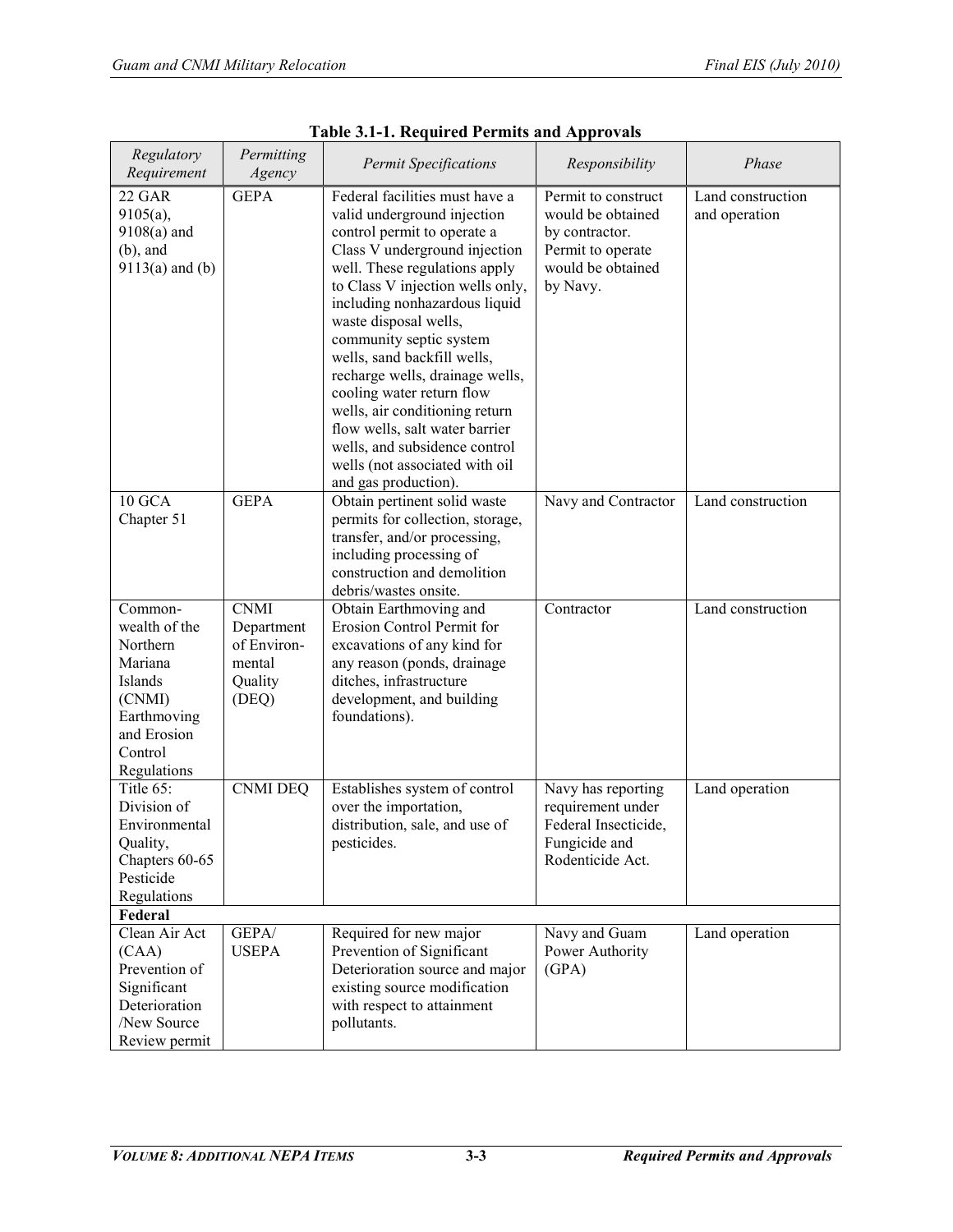| Regulatory<br>Requirement                                                            | Permitting<br>Agency                          | <b>Permit Specifications</b>                                                                                                                                                                                                                                                                                                              | Responsibility                                                                                                                                                                      | Phase                            |  |
|--------------------------------------------------------------------------------------|-----------------------------------------------|-------------------------------------------------------------------------------------------------------------------------------------------------------------------------------------------------------------------------------------------------------------------------------------------------------------------------------------------|-------------------------------------------------------------------------------------------------------------------------------------------------------------------------------------|----------------------------------|--|
| $\overline{C}AA$<br>Nonattainment<br>New Source<br>Review permit                     | GEPA/<br><b>USEPA</b>                         | Required for new major<br>stationary source and major<br>existing source modification<br>with respect to nonattainment<br>pollutants in a nonattainment<br>area. The lowest-achievable<br>emission rate technology and<br>emission offsets would be<br>required.                                                                          | Navy and GPA                                                                                                                                                                        | Design                           |  |
| <b>CAA Title V</b><br>permit                                                         | GEPA/<br><b>USEPA</b>                         | Regulates air emissions from<br>major stationary source and<br>major source modification.<br>Relevant emissions control<br>technology would be required.                                                                                                                                                                                  | Navy and GPA                                                                                                                                                                        | Design                           |  |
| Clean Water<br>Act(CWA)<br><b>NPDES</b><br>$Program -$<br>Construction<br>Activities | <b>USEPA</b>                                  | Seek coverage under USEPA<br><b>Construction General Permit</b><br>(CGP) for stormwater<br>discharge from large and small<br>construction activities.<br>Requirements include filing a<br>Notice of Intent, a Notice of<br>Termination and a construction<br><b>Stormwater Pollution</b><br>Prevention Plan (SWPPP).                      | For Construction -<br>Contractor and Navy                                                                                                                                           | Land/coastal<br>operation        |  |
| Clean Water<br>Act(CWA)<br><b>NPDES</b><br>$Program -$<br>Industrial<br>Activities   | <b>USEPA</b>                                  | Stormwater associated with<br>industrial facilities must be<br>covered under the NPDES<br>General Industrial Permit                                                                                                                                                                                                                       | For new and/or<br>modified industrial<br>facilities, the<br>SWPPP for the<br>existing Navy<br><b>Region Marianas</b><br>Industrial<br><b>Stormwater Permit</b><br>would be updated. | Land/coastal<br>operation        |  |
| Rivers and<br>Harbors Act §<br>10                                                    | U.S. Army<br>Corps of<br>Engineers<br>(USACE) | Regulates the obstruction or<br>alteration of navigable waters.                                                                                                                                                                                                                                                                           | Navy                                                                                                                                                                                | In-water construction            |  |
| <b>CWA § 404</b>                                                                     | <b>USACE</b>                                  | Regulates discharge of dredged<br>or fill material into waters and<br>wetlands.                                                                                                                                                                                                                                                           | Navy                                                                                                                                                                                | In-water/wetland<br>construction |  |
| <b>CWA § 401</b><br>Water Quality<br>Certification                                   | <b>GEPA</b>                                   | 401 water quality certification<br>(WQC) issuance identifies<br>construction or operation of a<br>proposed project or facility<br>would be conducted in a<br>manner consistent with the<br>Guam Water Quality<br>Standards. All CWA Section<br>404 permits for work in marine<br>waters, rivers, streams and<br>wetlands require 401 WQC. | Navy                                                                                                                                                                                | In-water construction            |  |

|  | <b>Table 3.1-1. Required Permits and Approvals</b> |
|--|----------------------------------------------------|
|  |                                                    |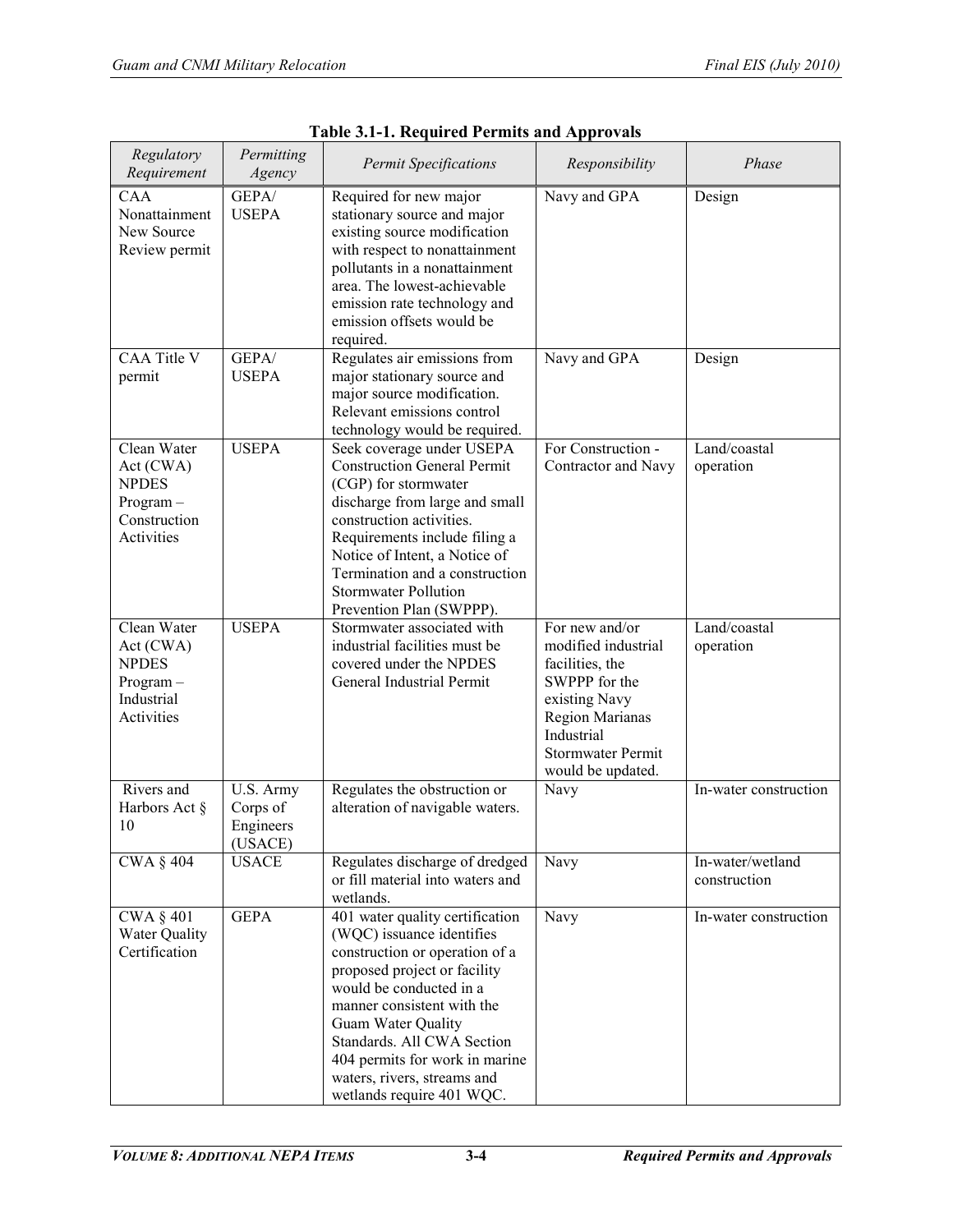| Regulatory<br>Requirement                                                                           | Permitting<br>Agency                                                                             | <b>Permit Specifications</b>                                                                                                                                                                                                                                                                                                     | Responsibility | Phase                  |
|-----------------------------------------------------------------------------------------------------|--------------------------------------------------------------------------------------------------|----------------------------------------------------------------------------------------------------------------------------------------------------------------------------------------------------------------------------------------------------------------------------------------------------------------------------------|----------------|------------------------|
| Coastal Zone<br>Management<br><b>Act Federal</b><br>Consistency<br>Provisions and<br>EO 78-37       | Coastal<br>Resource<br>Management<br>Program and<br>Guam<br>Bureau of<br>Statistics and<br>Plans | Determination of effects and<br>consistency of federal actions<br>with Guam Coastal<br>Management Plan                                                                                                                                                                                                                           | Navy           | <b>NEPA EIS review</b> |
| Federal<br>Aviation<br>Administration<br>(FAA) Order<br>7400.2G<br>FAA Order<br>1050.1E             | <b>FAA</b>                                                                                       | Special Use Airspace (SUA)<br>required for the Marine Corps<br>and Army AMDTF actions on<br>Guam: either designated SUA,<br>Restricted Area airspace or<br>Controlled Firing Area.<br>Required to overlay 1) the<br>Safety Danger Zones located at<br>the proposed firing ranges on<br>Guam and 2) weapons<br>emplacement sites. | Navy and Army  | Design                 |
| Marine<br>Protection,<br>Research and<br><b>Sanctuaries</b><br>Act § 103                            | <b>USEPA</b> in<br>association<br>with USACE                                                     | Regulates the transportation of<br>dredged material for ocean<br>disposal. Permit requires full<br>suite of physical, chemical and<br>biological testing of sediment<br>to determine suitability for<br>ocean disposal at designated<br>sites.                                                                                   | Navy           | In-water construction  |
| Title 22,<br>Division 4,<br>Chapter 23,<br>Solid Waste<br>Disposal/40<br>CFR Part 258<br>Subtitle D | <b>GEPA</b><br>(Granted)<br>primacy by<br><b>USEPA</b> to<br>administer<br>requirements<br>D)    | Existing facilities require<br>permit modifications for<br>horizontal or vertical<br>expansions.                                                                                                                                                                                                                                 | Navy           | Operation              |

| <b>Table 3.1-1. Required Permits and Approvals</b> |  |  |
|----------------------------------------------------|--|--|
|                                                    |  |  |

# **3.1.1 Summary of Applicable Regulations to Protect Environmental Resources on Guam and Tinian**

This section provides a summary of the regulations that apply to protection of environmental resources. DoD-proposed actions would be implemented in accordance with all the applicable regulatory mandates. While some regulations require permits, as summarized in the above table, many serve only as guidance.

# Federal Regulations

Federal regulations applicable to the proposed action are described below. The timing of permits applied for in compliance with federal regulations can vary. For example, the U.S. Army Corps of Engineers (USACE) requires evidence from the lead action agency that formal consultations with the U.S. Fish and Wildlife Service (USFWS), National Marine Fisheries Service, and the State Historic Preservation Office/National Park Service have been satisfactorily completed in order to issue a Department of the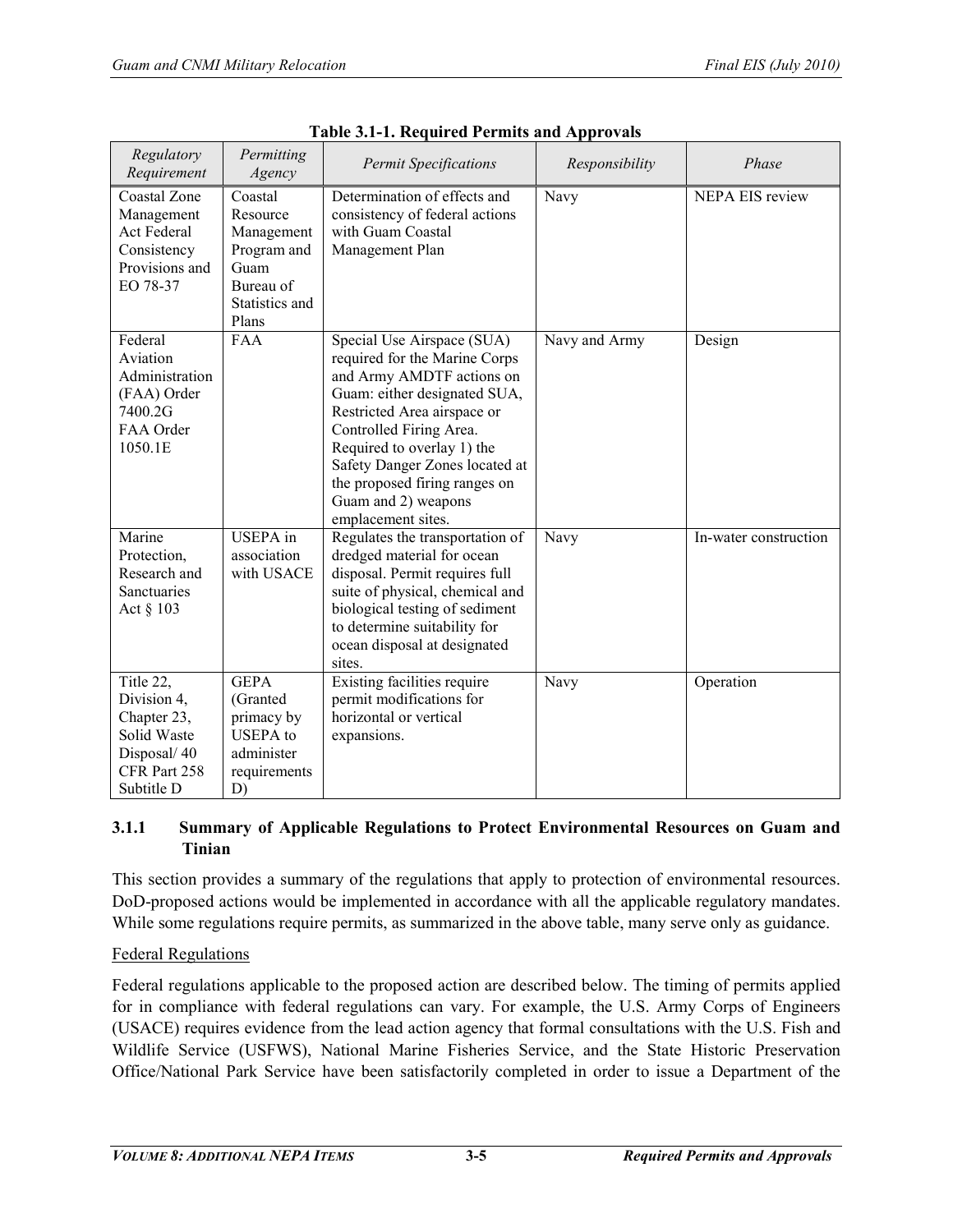Army permit. USACE also requires a water quality certification (Section 401 of the DWA) and a determination of consistency (if applicable) in accordance with the Coastal Zone Management Act.

# *Clean Air Act (CAA)*

The CAA defines the USEPA's responsibilities for protecting and improving the nation's air quality and the stratospheric ozone layer. Under the CAA, the USEPA sets limits on certain air pollutants, including setting limits on how much can be in the air anywhere in the United States. The CAA also gives USEPA the authority to limit emissions of air pollutants coming from sources like chemical plants, utilities, and steel mills.

#### *Clean Water Act (CWA)*

The purpose of the CWA is to "restore and maintain the chemical, physical, and biological integrity of the Nation's waters." Under Section 404 of the CWA USACE authorizes discharges of dredged or fill material in waters of the U.S. through a permit program.

#### *Coastal Zone Management Act*

The Coastal Zone Management Act establishes a federal-state partnership to provide for the comprehensive management of coastal resources. Coastal states and territories develop management programs based on enforceable policies and mechanisms to balance resource protection and coastal development needs.

#### *Comprehensive Environmental Response, Compensation, and Liability Act (CERCLA)*

Under CERCLA, as amended by the Superfund Amendments and Reauthorization Act, a hazardous substance is defined as one that poses a potential hazard to human health or the environment by virtue of its quantity, concentration, or physical/chemical characteristics. CERCLA has established a national process to identify, characterize, and clean-up hazardous waste sites.

#### *Department of Transportation Regulations*

Department of Transportation Hazardous Materials Regulations (*49 Code of Federal Regulations [CFR] 171*) require the implementation of various protective and preventative measures designed to promote the safe transportation of hazardous materials in commerce.

#### *Emergency Planning and Community Right-to-Know Act (EPCRA)*

The EPCRA requires businesses and governments to report their use of hazardous and toxic chemicals. EPCRA also requires that workers be trained as to safe chemical handling protocols and specific chemical hazards and controls for substances used in the workplace. In addition, EPCRA requires that state and local communities be prepared to respond to potential chemical accidents through the development of emergency response plans and other measures.

#### *Endangered Species Act 16 United States Code [USC] §1531 et seq.; 50 CFR Parts 17, Subpart I, and 50 CFR Part 402*

The Endangered Species Act of 1973 and subsequent amendments provide for the conservation of threatened and endangered species of animals and plants, and the habitats in which they are found.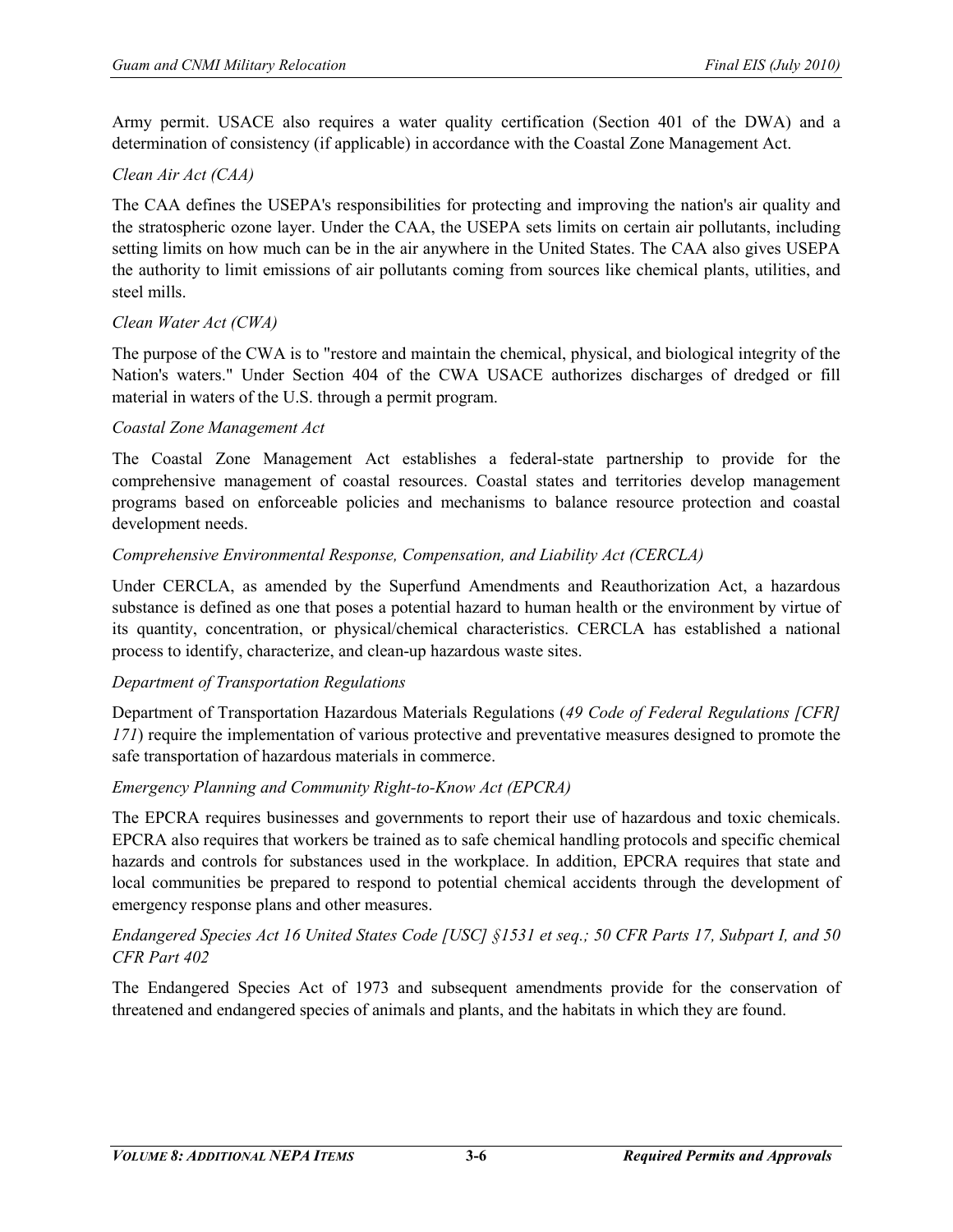## *Federal Environmental Pesticide Control Act*

The Federal Environmental Pesticide Control Act enacted as Public Law 92-516, amended the Federal Insecticide, Fungicide, and Rodenticide Act, and provides controls for the sale, use, distribution, and application of pesticides through an administrative registration process.

## *Federal Facilities Compliance Act*

The Federal Facilities Compliance Act, enacted as Public Law 102-386 provides that all federal agencies are subject to all substantive and procedural requirements of federal, state, and local solid and hazardous waste laws in the same manner as any private party.

#### *Federal Insecticide, Fungicide, and Rodenticide Act*

The Federal Insecticide, Fungicide, and Rodenticide Act provides pesticide regulations designed to protect applicators, consumers, and the environment.

#### *Fish and Wildlife Coordination Act (16 USC § 662)*

The Fish and Wildlife Coordination Act requires consideration of the effects of a proposed action on wetlands and areas affecting streams (including floodplains), as well as other protected habitats.

#### *Groundwater Rule (40 CFR Parts 9, 141 and 142)*

The Groundwater Rule provides for increased protection against microbial contamination. This is a riskbased rule that requires groundwater used by public drinking water systems be disinfected if indicator bacteria are detected in it.

#### *Marine Protection, Research, and Sanctuaries Act (MPRSA)*

The MPRSA prevents, or restricts, dumping of materials that would degrade or endanger human health, welfare, or amenities, or the marine environment, ecological systems, or economic potentialities. The Act provides for a permitting process to control the ocean dumping of dredged material. The Act also establishes the marine sanctuaries program, which designates certain areas of the ocean waters as sanctuaries in order to preserve or restore these areas for their conservation, recreational, ecological, or aesthetic values.

#### *National Wildlife Refuge System Administration Act of 1966 (16 USC §§ 668dd-668ee)*

This Act provides for the administration and management of the national wildlife refuge system, including wildlife refuges, areas for the protection and conservation of fish and wildlife threatened with extinction, wildlife ranges, game ranges, wildlife management areas, and waterfowl production areas.

#### *Oil Pollution Act (OPA)*

The OPA requires oil storage facilities and vessels to develop plans describing how spills or releases would be addressed. Specifically, OPA requires that facilities prepare and implement spill prevention, control, and countermeasures plans and facility response plans. These plans specify how these facilities would assess and respond to spills/releases.

# *Occupational Safety and Health Administration*

The Occupational Safety and Health Administration requirements are designed to protect workers and prevent workplace accidents, injuries, or illnesses.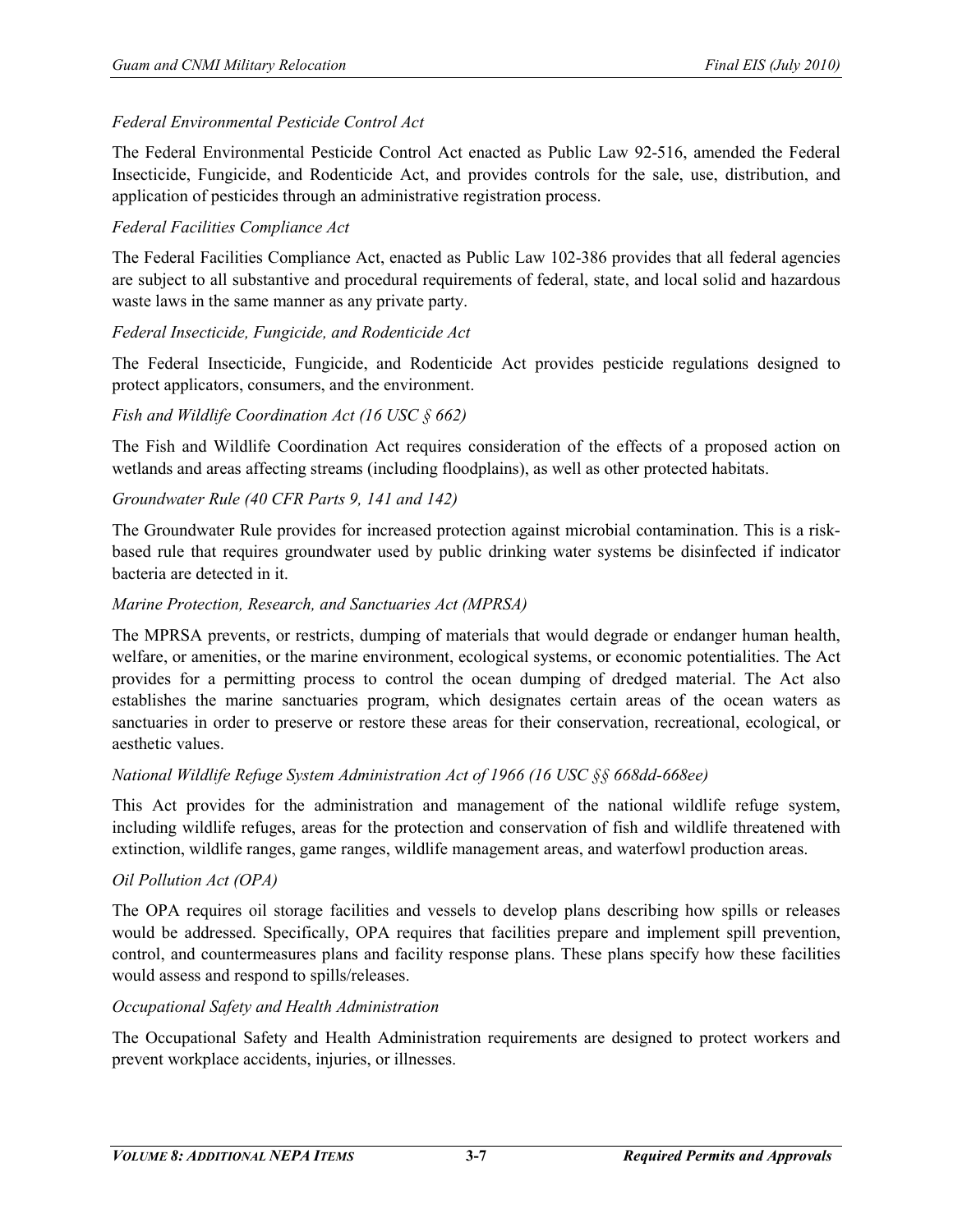#### *Pollution Prevention Act*

The Pollution Prevention Act focuses on pollution source(s) reduction and promotes the implementation of new and innovative practices to conserve and protect natural resources.

*Resource Conservation and Recovery Act (RCRA)*

RCRA requires that all hazardous waste be systematically tracked from cradle-to-grave. Furthermore, the RCRA Corrective Action Program compels responsible parties of active facilities to investigate and clean up hazardous waste releases.

#### *Military Munitions Rule under RCRA*

The Military Munitions Rule identifies when conventional and chemical military munitions become RCRA hazardous waste.

#### *Rivers and Harbors Act*

Section 10 of the Rivers and Harbors Act requires approval from the USACE prior to obstructing or altering navigable waters.

#### *Safe Drinking Water Act*

The Safe Drinking Water Act regulates the nation's drinking water supplies by establishing standards for drinking water to protect against both naturally occurring and man-made contaminants. This act also seeks to prevent contamination of drinking water resources by establishing requirements under programs such as the underground injection control program.

#### *Ship-Borne Hazardous Substances Regulations*

The Ship-Borne Hazardous Substances Regulations are applicable to Navy activities "at sea", defined as beyond three nautical miles from shore, and govern the types of sewage, graywater, and oily waste discharge restrictions as a function of distance offshore or special area.

*Statement of Procedures on Floodplain Management and Wetlands Protection; 40 CFR Part 6, Appendix A.*

These procedures set forth USEPA policy and guidance for managing floodplains and protecting wetlands, as described in Executive Orders 11988 and 11990, respectively.

*Technical Standards and Corrective Action Requirements for Owners and Operators of Underground Storage Tanks (USTs)*

This regulation (*40 CFR Chapter 1, Part 280*) protects groundwater by establishing regulations and procedures for USTs that contain regulated substances such as petroleum products.

#### *Toxic Substance Control Act*

The Toxic Substances Control Act addresses concerns regarding chemical substances and mixtures whose manufacturing and use may pose an unreasonable risk of injury, adverse health, or adverse environmental consequences.

#### *Underground Storage Tanks (USTs)*

The UST regulations set forth various requirements to prevent unintended releases with double-walled tanks and associated piping, leak detection methods, inventory control procedures, and various other administrative and engineering design controls.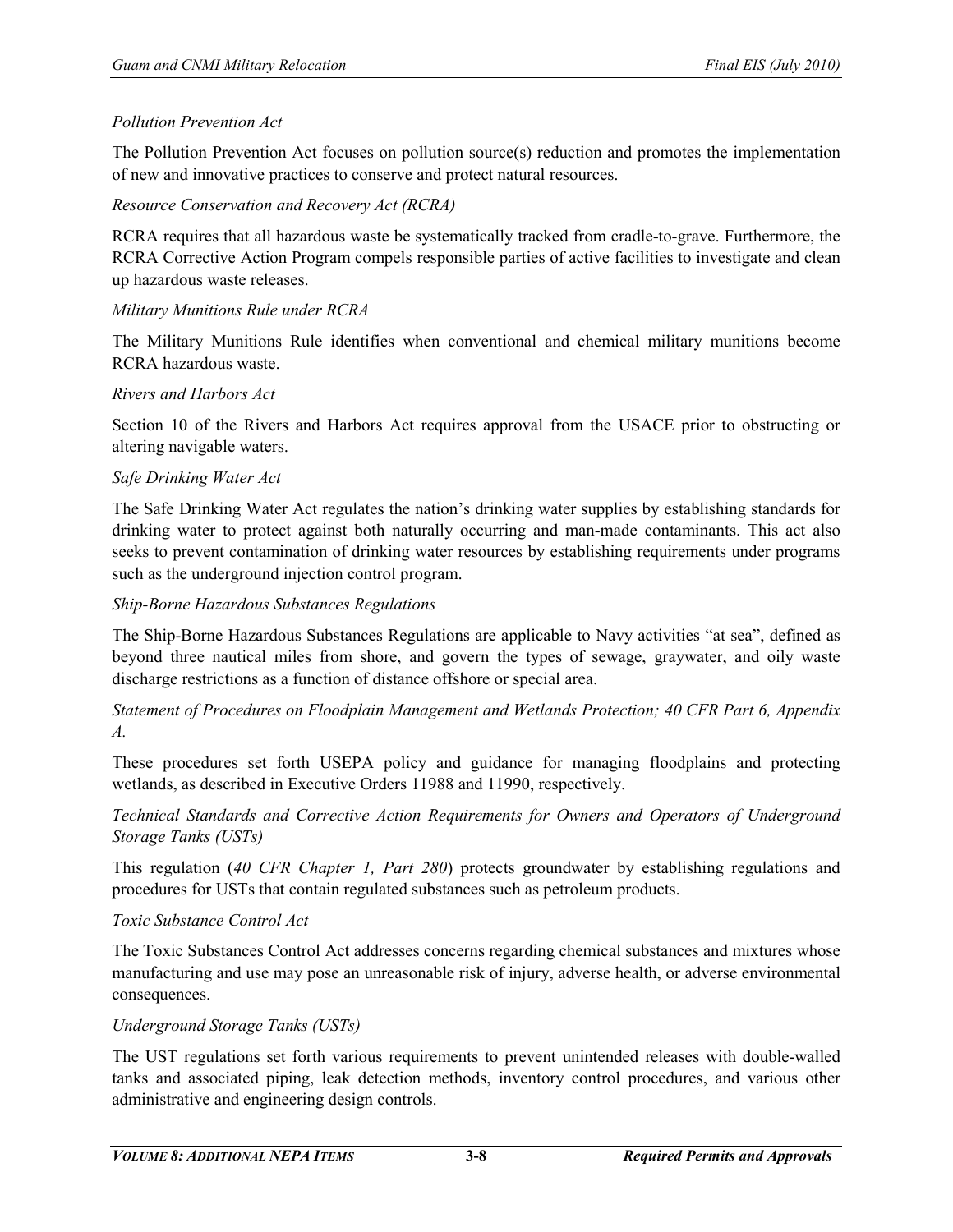#### Guam Regulations

## *Guam Coastal Nonpoint Pollution Control Program (CNPCP) (pending)*

In 2009, the EPA and the National Oceanic and Atmospheric Administration will likely approve the Guam CNPCP which lays out management measures for the control of non-point sources from such areas as new urban development, stormwater, wetlands, roads, and bridges.

#### *Guam Environmental Protection Act (GEPA)*

Public Law 11-191 created the GEPA in 1973, with responsibilities for comprehensive protection of Guam's land, water, and air.

#### *Guam Hazardous Waste Management Program (HWMP)*

The Guam HWMP requires the permitting of hazardous waste collection, treatment, storage, and disposal facilities. The Guam HWMP also mandates inspection, compliance monitoring, enforcement, and corrective action of all hazardous waste-related activities in Guam.

#### *Guam Primary Drinking Water Regulations*

Guam Safe Drinking Water Act, Title 10 GCA, Chapter 53, Section 53104 authorizes the GEPA to prescribe rules and regulations as may be necessary to implement the Safe Drinking Water Act.

#### *Guam Seashore Protection Act and Permit System*

The Guam Seashore Protection Act (*21 GCA, Chapter 63*) establishes the Guam Seashore Reserve and the Guam Seashore Protection Commission, that must review and act on any applications for development, including any dredging, within the reserve. The reserve includes all subtidal areas down to ten fathoms (60 feet; 18 meters) and extends inland to within 100 (328 feet) meters (amended to 10 meters; 3 feet) of the mean high high water mark.

#### *Guam Soil Erosion and Sedimentation Control Regulations/Permits*

Erosion Control Permits are issued by GEPA while the Department of Public Works issues Clearing and Grading Permits. For most clearing and/or grading permits there must be an accompanying Erosion Control Plan to protect water quality of the affected water resources, fresh or marine.

#### *Guam Water Quality Standards*

The Guam Water Quality Standards aim to conserve, protect, maintain, and improve the quality of Guam's waters.

#### *National Pollutant Discharge Elimination System (NPDES)*

NPDES is a federal permit for all stormwater and other point source pollution discharges. GEPA assists in the administration of these permits and reviews and certifies (401 Water Quality Certification) the permit for compliance with all local regulations and policies and in accordance with the Guam Water Quality Standards.

#### *Pollution Discharge and Operating Permit*

For discharges similar to those covered by the NPDES permit, GEPA may require a Government of Guam Pollution Discharge Permit. This permit may be issued for any number of liquid, gaseous, solid, or thermal discharges to Territorial waters that fall below the minimum criteria defined in the federal CWA.